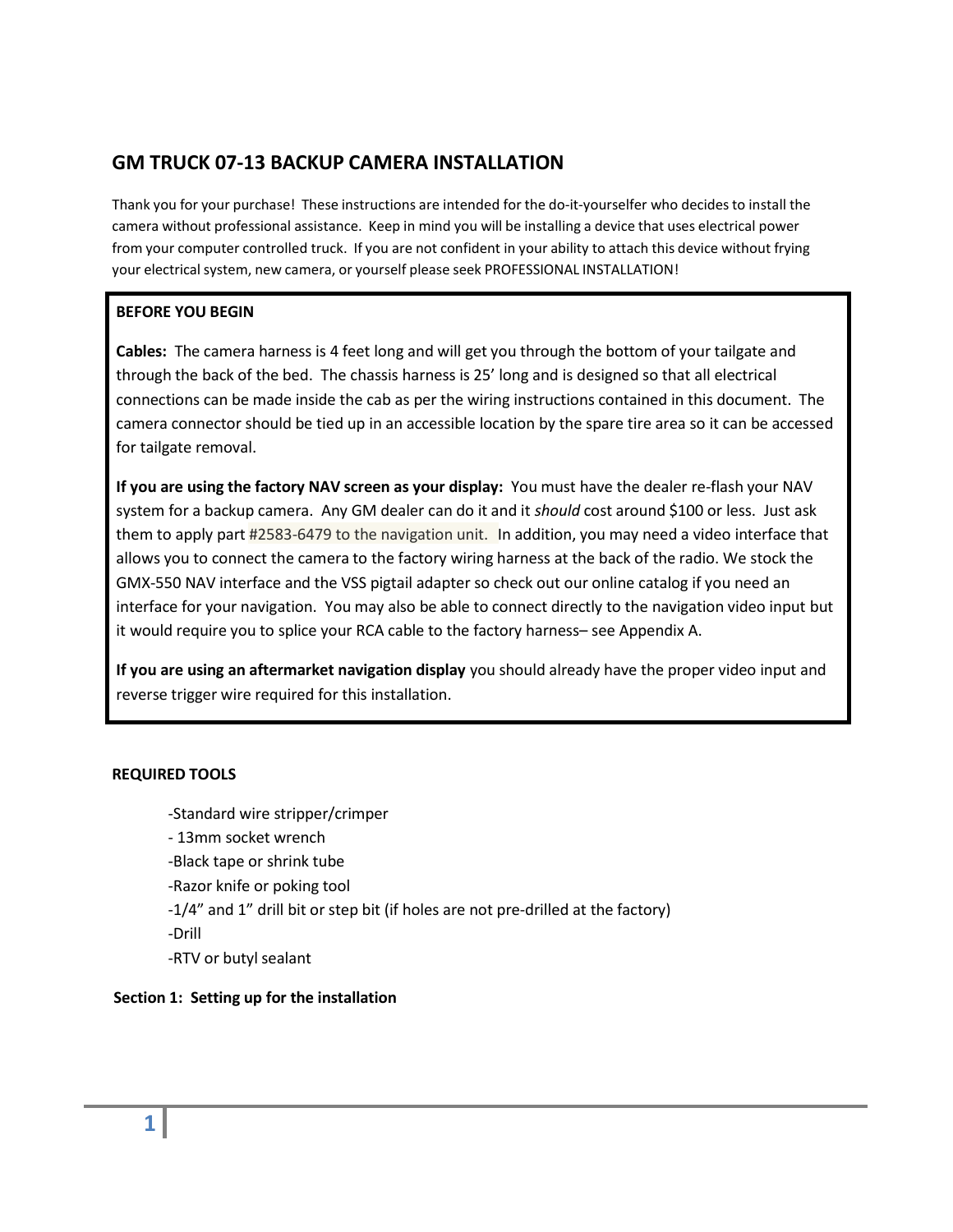Unpack the contents of the package and gather the required tools listed above so you can be sure you have everything you need before you begin. In the package you should have the bezel with camera, chassis harness, and a ziplock bag containing 2 snap busings, 2 red tap splices, 1 U-terminal, lock plug, and a handful of zip ties.

- 1. Remove any plastic interior components to allow access to the necessary wires of your Lockpick or video interface device. This may include the side panel of the center console if applicable. You will need to remove your factory navigation unit if you plan to connect this camera directly to the VSS harness or if you are installing a lockpick as part of this kit.
- 2. Remove your old tailgate bezel Use the 13mm socket wrench to remove the bottom bolt of the tailgate latch. Pull the tailgate handle up out of the way with one hand and firmly grab the plastic bezel with the other and give it a good tug. Be careful because it has a tendency to bust a knuckle on the way out.
- 3. Every truck we've ever seen has drain holes in the bottom of the tailgate and most newer trucks (usually 09‐up) have a hole in the back of the bed as well. If you already have holes in the tailgate and back of the bed, *you do not have to remove the tailgate to run the camera cable,* and can skip to **Section 3**. If you do not have the existing hole in the bed, remove the tailgate from the truck as per the factory manual. We will be drilling a hole in the bottom of the tailgate (OPTIONAL IF YOU USE THE DRAIN HOLE METHOD) and the rear of the bed for wire passage.

## **Section 2: Drill the access holes (if not already there)**

1. Using a ¼" drill bit, drill a hole in the center of the pickup box end as shown in IMAGE 1. **It is important to center it so that the hole can be expanded to 1" without going through the floor of the bed, but also high enough so you can't see the wires when the tailgate is closed.** Once you get the ¼" hole drilled, you can use your 1" bit to make it large enough to install one of the included plastic snap bushing.



**IMAGE 1**

- **2.** Making sure that the holes will line up, do the same to the bottom of your tailgate.
- **3.** Install the plastic snap bushings. These bushings provide an inside diameter large enough for the loomed camera harness to slide through easily. **Tip: install a slight amount of RTV to the exposed metal on both holes before installing the grommets to avoid rusting and help secure the grommets.**

#### **Section 3: Connect the power to the camera**

1. Using a "fish" tool, drop the camera cable out the center tailgate drain hole (or freshly drilled hole) and through the existing (or freshly drilled hole) in the bed. The split loom will protect the camera cable from sharp metal or other obstructions. You should leave enough slack so the cable can pull itself through the snap bushings easily when opening and closing the tailgate. Secure the connector in an easily accessible location so you can access it if you want to remove the tailgate.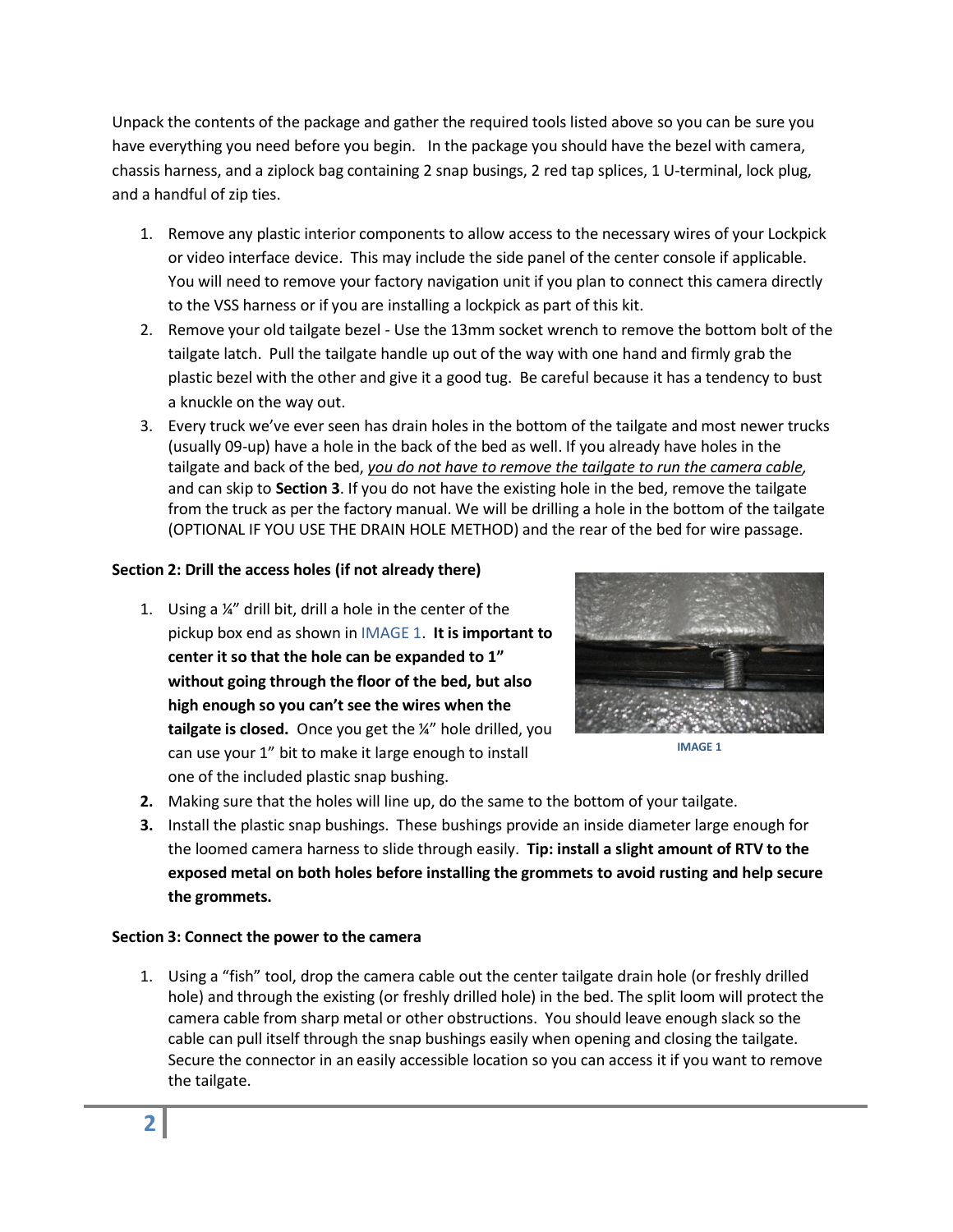- 2. Connect the chassis harness to the camera harness plug. BE CAREFUL AS IT IS KEYED AND CAN ONLY GO TOGETHER ONE WAY! DO NOT FORCE IT TOGETHER!
- 3. Run the chassis harness to the drivers floorboard area securing it with the included zip ties along the frame rail and away from any moving parts. Be careful that the cable didn't come disconnected from the camera while you were pulling it through the chassis.
- 4. Almost every truck has a large grommet through the driver's floor near the front left corner of the driver's seat for the parking brake cable. We recommend using this grommet to route your camera cables through. If for some reason you don't have this cable, you will have to find another suitable location. Be careful not to damage any other vehicle wires if you are going through an existing wiring harness!
- 5. For those who have the cable access mentioned above, remove the driver's side sill plate and peel the carpet back far enough to see the top of the grommet (see IMAGE 2). Being careful not to slice the cable, use your razor knife or poking tool to make a new hole somewhere in the grommet and expand it large enough for the head of your RCA cable to penetrate. BE CAREFUL NOT TO DAMAGE THE HEAD OF YOUR RCA CABLE WHEN PUSHING IT THROUGH THE GROMMET. In





image 2 you can see that the camera wires are now sharing the grommet with an existing cable. This grommet will have to be resealed using your RTV or butyl tape but wait until the cables are in place (next step) to ensure you have the proper amount of slack at both ends.

- 6. Push the cable(s) through the grommet location in the floor mentioned in the previous step, and route the RCA cable under the carpet toward the video interface unit or navigation receiver. Route the power/ground wires to the Left I/P Junction Block (it's under the large square black plastic cover to the left of the foot brake).
- 7. As a final check make sure that the cable is now secure from all moving parts under the vehicle, through the holes created in the box and tailgate. Coil up any excess cable behind the dash or console and secure it with a zip tie. Once secure, use the RTV or butyl tape to seal the grommet that you poked a hole in previously or you will end up with we carpet! Try to seal it from the top and bottom just to be sure. Now you can put your carpet and sill plates back together.

## **Section 4: Connect your navigation or other monitor to the camera**

- 1. If you are using an aftermarket receiver or mirror monitor, plug the RCA video cable into the input on your receiver or mirror harness. Secure the excess cable so it will not interfere with anything under the dash.
- 2. (Lockpick users skip to step 5) Connect the red power wire to the reverse power source in the Left I/P Junction Block (diagram in appendix) port X10, pin 8 – should be a dark blue wire. This will provide power to the camera only when in reverse.
- 3. Connect the black ground wire to Port X14, pin 1 or any clean metal surface.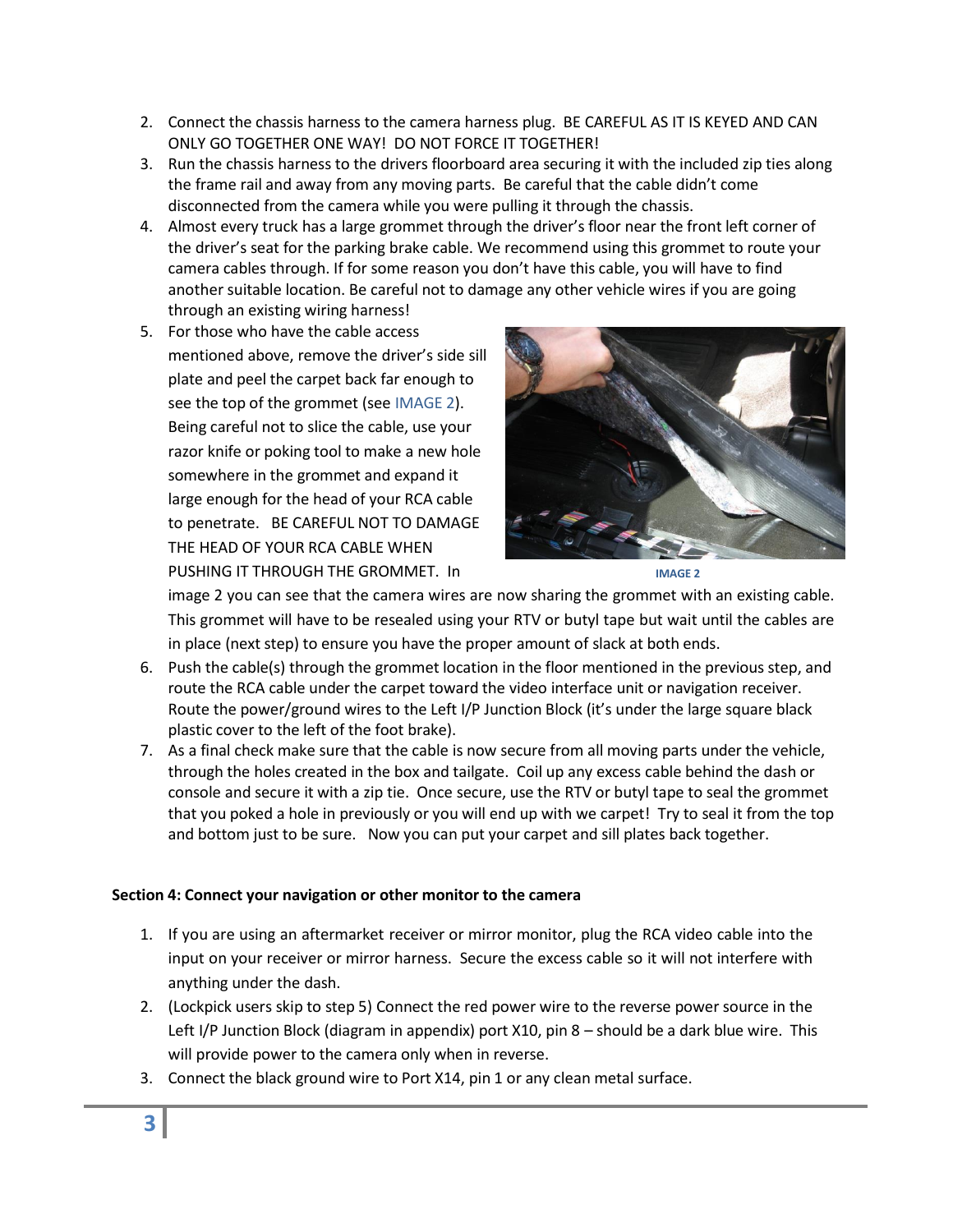- 4. If you are connecting to your factory GM navigation and not using a Lockpick see the VSS harness pin locations in the appendix. Remove your navigation unit and unplug the brown connector (VSS) to gain access to the required wires. If you purchased a CS-GMVSS navigation interface you will remove the red pin that goes through the center of the brown factory VSS plug and push the CS-GMVSS1 pins into the appropriate openings in the VSS adaptor. The pin locations are labeled on the back of the brown plug and the adaptor also is labeled so make sure you get them in the right place. Once pushed into place insert the red pin back into the brown plug to secure the terminals. This female RCA is where you will plug in your camera to the nav. If there are already wires in this location then use the included tap splices to tap into the appropriate wires based on the pin location in the appendix. If your truck didn't come with factory navigation but you installed it at a later time you may have purchased the CS-GMVSS2, which includes the entire brown VSS plug. In this case simply push the brown plug into the VSS slot in the back of your navigation radio and connect your camera RCA cable to the female RCA on this brown VSS adapter.
- 5. If you are connecting your camera to a LockPick you should attach all the camera harness connections to the appropriate input on the Lockpick. All connections are clearly labeled.

#### **Section 5: Test**

Start the engine and place the truck into reverse making sure that the screen displays properly. If so, you're ready for the next step. If not, chances are that something isn't connected properly. Be sure to go over all your connections using a line tester to make sure you have power where and when you need it (i.e power to the camera when the vehicle is in reverse). Accomplish the steps in the support section below before contacting us. NOTE: Often times the battery can be drained if the vehicle sat with the doors open for an extensive amount of time during this installation. We advise to start the engine because the camera will not function properly with less than 10.5 volts.

#### **Step 7, Reassemble tailgate bezel**

Since everything tests fine you can put the bezel back together by installing your lock (or the included black plug for trucks without a locking tailgate) and tighten the 13mm bolt that holds your bezel to the tailgate. NOTE for trucks without locking tailgate: put a small amount of adhesive on the side of the black plug before inserting it into your bezel.

**PARKING GUIDELINES:** Note that the camera has the parking guidelines enabled by default. If you do not want the parking guidelines in the display simply cut the looped white wire that is protruding from the shrink tube on the camera wire near where the camera plugs into the chassis harness.

> Cut here to remove parking guidlelines

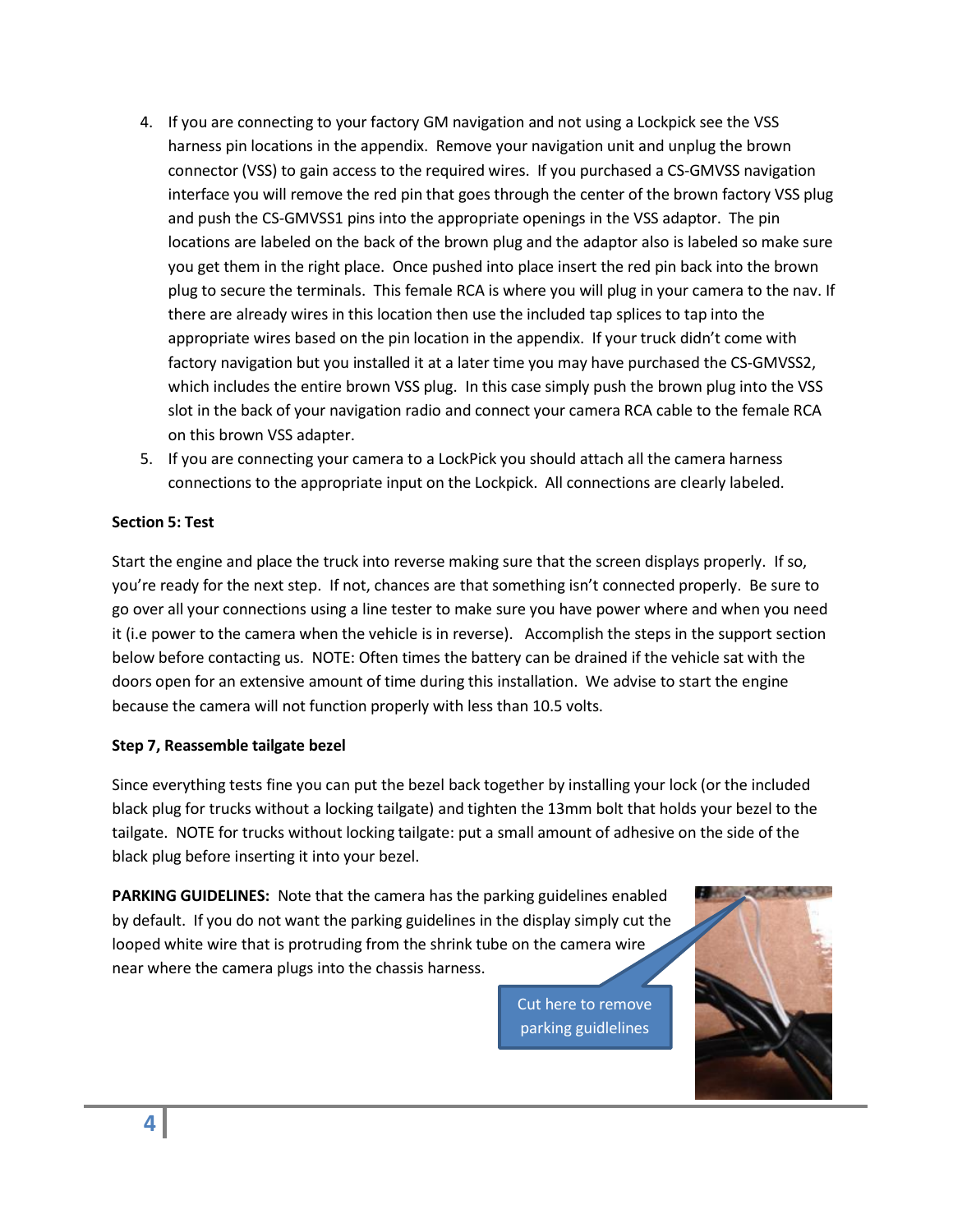# **APPENDIX A**

#### **Wire the backup camera directly to your vehicle navigation wiring harness.**

The simplest and most robust option for interfacing your navigation is with a lockpick. You can choose from either a GMX-560 or GEN6 version, depending on your budget and needs. The lockpick will not only allow you to interface your camera easily, but it will override all the features of your navigation that are locked while in motion.

The least expensive option is to purchase the CS-GMVSS1 or VSS2 interface harness to connect the camera directly to your navigation system. For the VSS2 you will simply plug the brown connector into your radio and connect the camera RCA wire to the VSS connector.

For the VSS1 connector you will need to insert 2 pins into your existing brown plug on the back of your radio. To install, remove your radio to gain access to the wiring harness. Find the brown connector on the back of your NAV radio and connect the leads as shown in the image below. **There is a red plastic lock pin that goes through the center of the connector that will have to be pulled out before you can slide new pins into the brown connector.** Wire the red video (+) RCA wire to pin 6 and the black video (–) wire to pin 7 in your harness. The pin locations are numbered on the back of the plug so just remember that pin 8 is directly above pin 16, or just make sure you wire it as shown below:



**If you already have wires in these locations you can simply use a tap splice to tap into the existing wires.**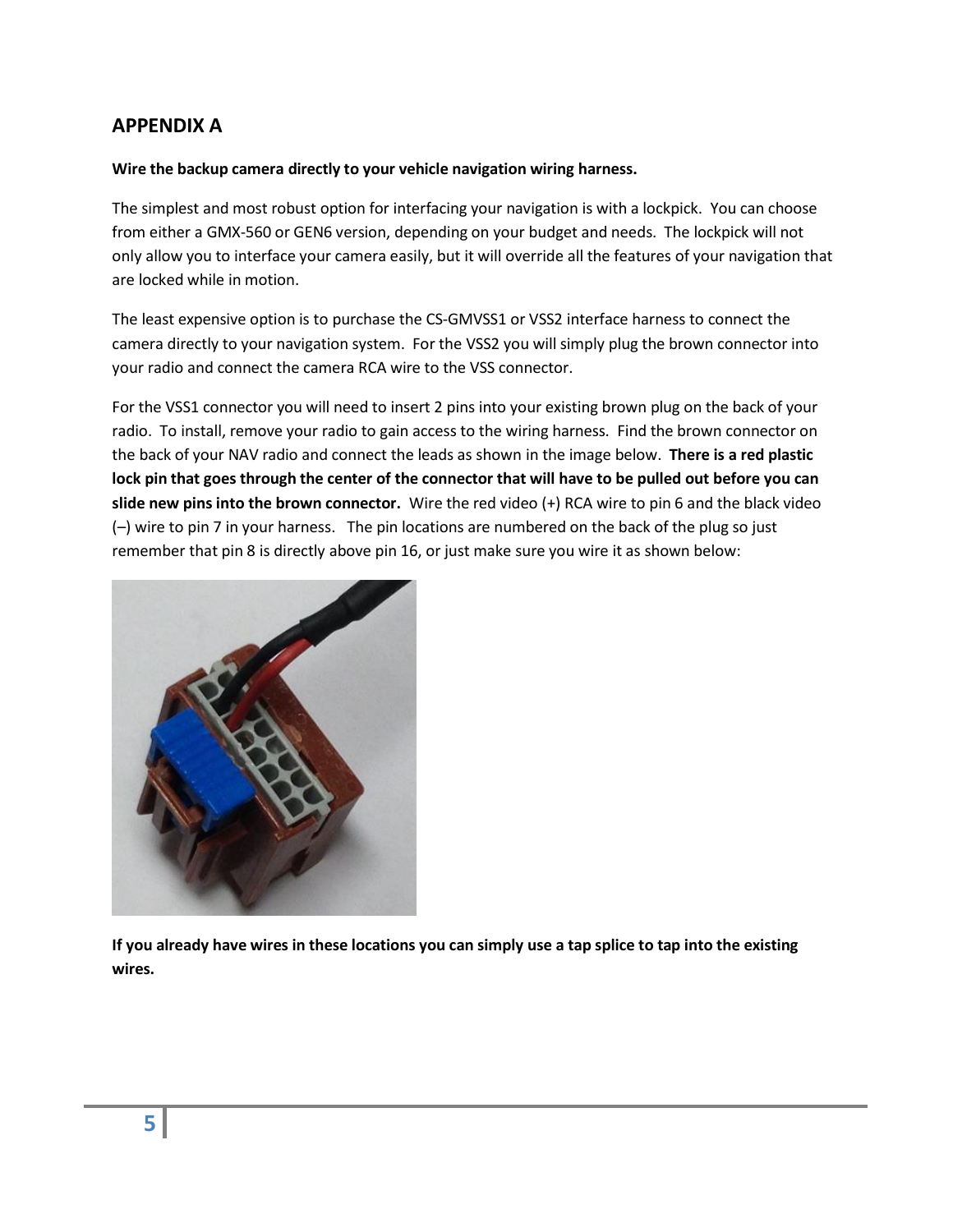# **APPENDIX B**